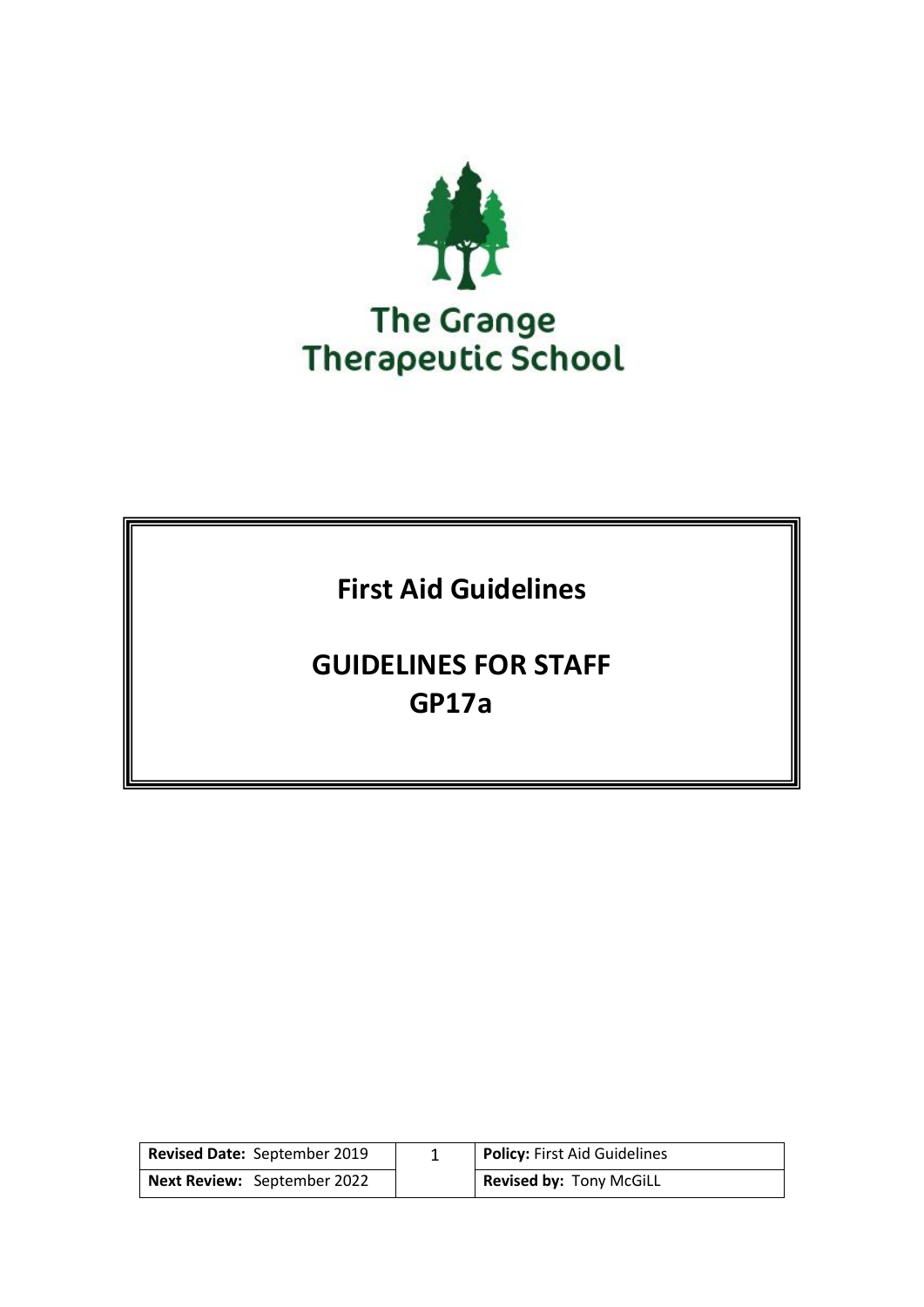#### **Policy Statement**

The Grange Therapeutic School will undertake to ensure compliance with the Independent Schools Regulations 2014 (Part 3 13) and the National minimum Standards for Residential Special Schools (NMS 3.6) with regard to provision of First Aid to all pupils and to ensure best practice by extending the arrangements as far as reasonably practicable to all employees and anyone else on the school premises. This includes responsibility for the Head of School, teachers, non-teaching staff and visitors, (including contractors), who may be affected by our activities, injured or become ill on school premises.

School obtains and keeps a record of parental permission for pupils for medical and dental treatment, and the administration of first aid and non-prescription medication.

#### **Policy Objective**

This policy will be achieved by**:**

- $\triangleright$  Provision of appropriate First Aiders and First Aid Training.
- $\triangleright$  Ensuring there are suitable and sufficient facilities and equipment available to administer First Aid across all the school's sites.
- $\triangleright$  To comply with the Health & Safety (First Aid) Regulations 1981.
- $\triangleright$  Ensuring the above provisions are transparent and clear to all who may require them.

#### **Responsibilities**

The Estate Manager and Headteacher will ensure that the First Aid Policy and Procedures for the school are reviewed regularly (at least annually), and particularly after any changes, to ensure the provision is adequate.

The Estate Manager and Headteacher will ensure all staff are informed (including those with reading and language difficulties) of the first-aid arrangements.

This will include the location of equipment, facilities and first-aid personnel, and the procedures for monitoring and reviewing the school's first-aid needs.

The Estate Manager and Headteacher will ensure that minimum numbers of First-Aiders are provided.

The Estate Manager will ensure that suitable first-aid equipment is provided and will ensure the suitable first-aid notices are displayed, which detail names of First Aiders and contact information.

| Revised Date: September 2019       | <b>Policy: First Aid Guidelines</b> |
|------------------------------------|-------------------------------------|
| <b>Next Review:</b> September 2022 | Revised by: Tony McGiLL             |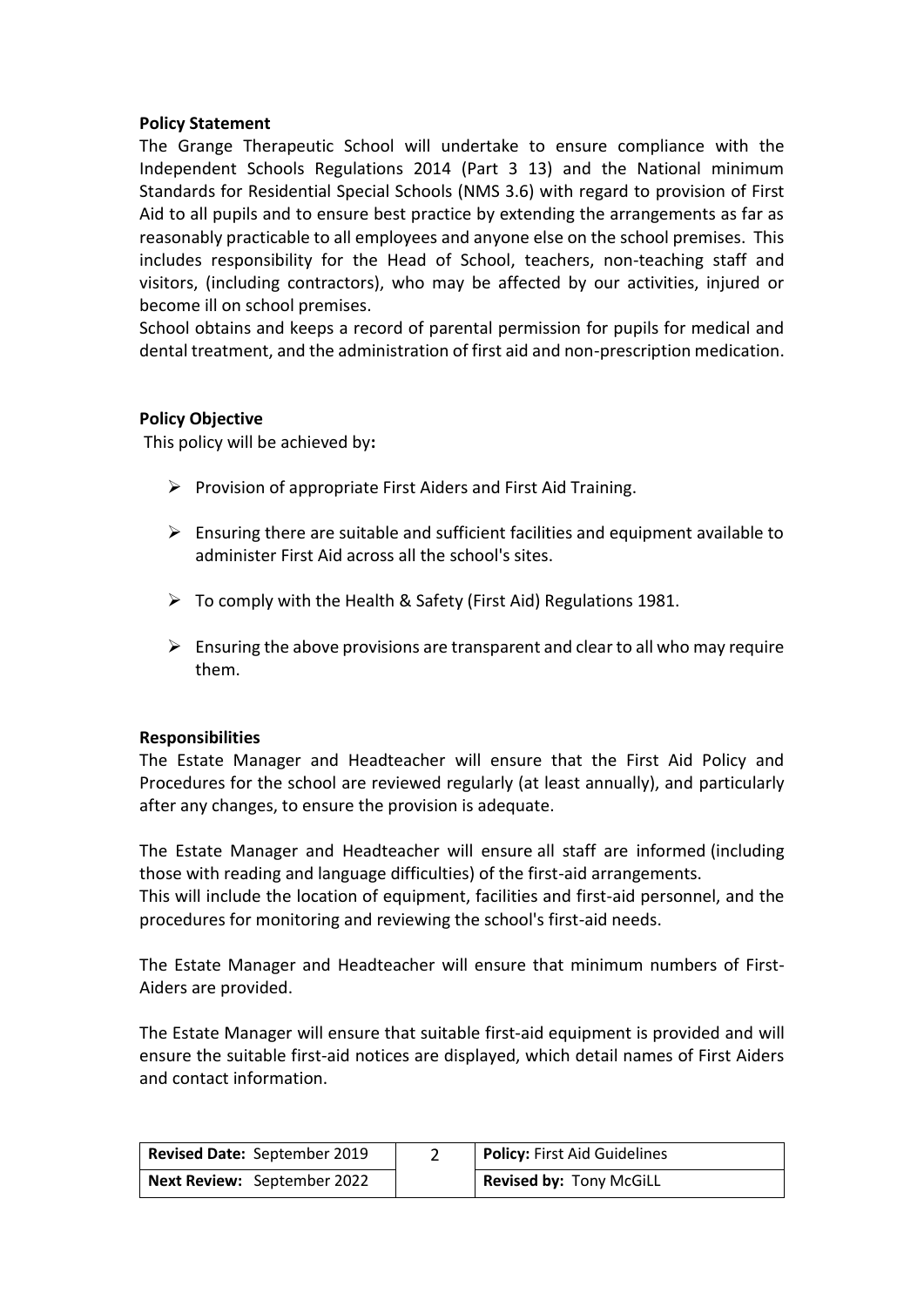The Estate Manager will ensure adequate provision for practical departments, such as science, technology, physical education and catering.

The Headteacher will ensure adequate first aid provision for lunchtimes and breaks.

Heads of Departments to ensure first-aid provision for off-site activities i.e. school trips.

Unless first-aid cover is part of a member of staff's contract of employment, staff who agree to become first-aiders do so on a voluntary basis.

First Aiders must hold a valid certificate of competence, issued by an organisation whose training and qualifications are approved by the Health and Safety Executive (HSE). Ideally, this should include resuscitation procedures for children.

Before first-aid certificates expire, First-Aiders should attend refresher training and retesting of competence. If certificates expire before refresher course then the individual will need to complete the first-aid course in full.

Under the direction of the Estate Manager and Headteacher there will be a person responsible for examining the contents of first-aid containers. They will be checked frequently and restocked as soon as possible after use. The Estate Manager will ensure extra stock is available in the school surgery.

| Revised Date: September 2019       | Policy: First Aid Guidelines   |
|------------------------------------|--------------------------------|
| <b>Next Review: September 2022</b> | <b>Revised by: Tony McGiLL</b> |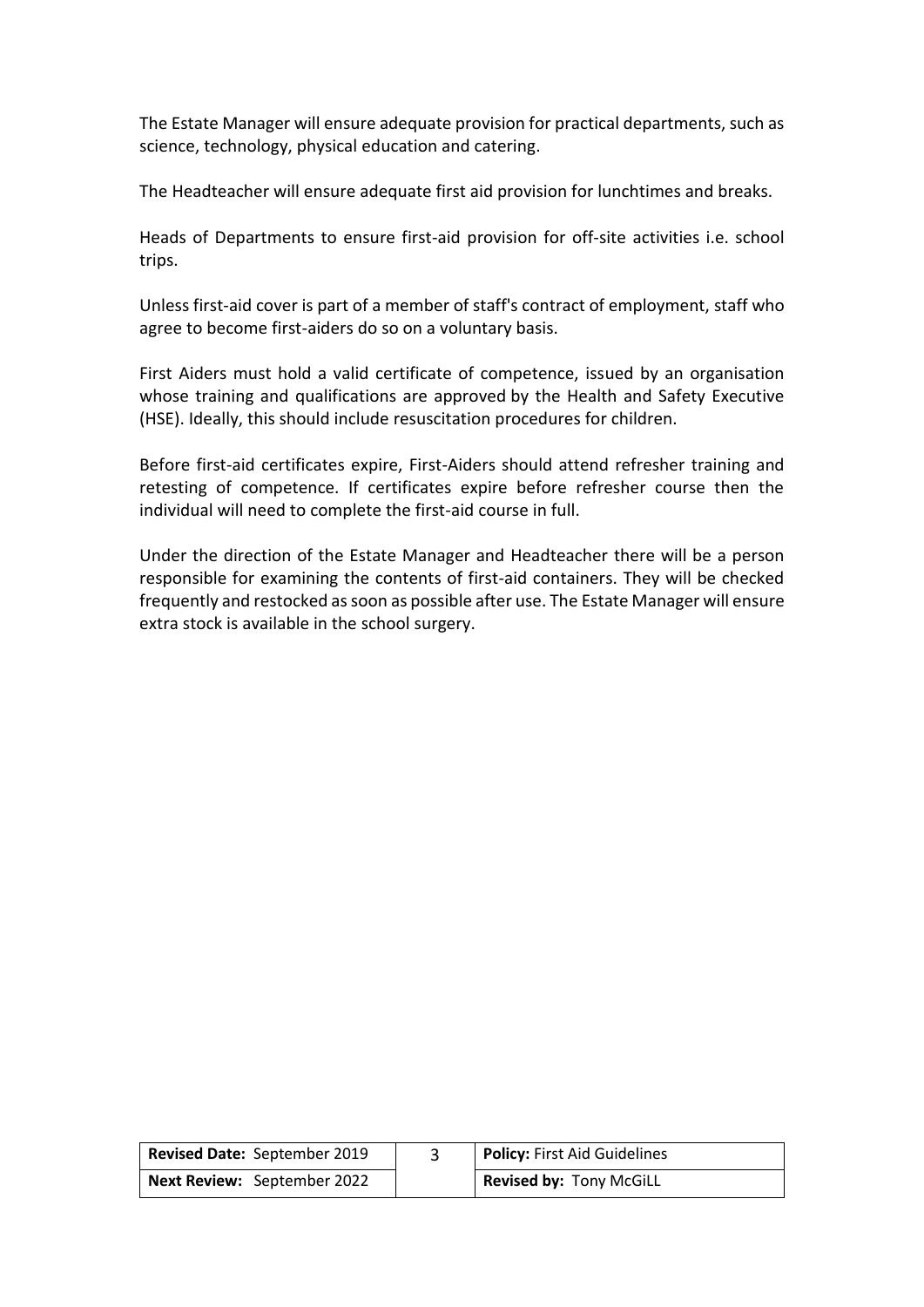EFA – Emergency First Aid PFA – Paediatric First Aid FAAW – First Aid at Work MR – Mountain Rescue FSFA – Forest School First Aid

| <b>Name</b>     |                  | <b>Post</b>                    | <b>Location/Base</b> | <b>Type</b> | <b>Expiry Date</b> |
|-----------------|------------------|--------------------------------|----------------------|-------------|--------------------|
| Meredith Wood   | Chris            | <b>Residential Care Worker</b> | Manor                | <b>FAAW</b> | 26/01/20           |
| Chapman         | Kieron           | Team Leader - Care             | Manor                | <b>EFA</b>  | 03/09/21           |
| Goddard         | Camila           | <b>Residential Care Worker</b> | Manor                | <b>EFA</b>  | 03/09/21           |
| Heaphy          | Amanda           | Team Leader - Care             | Manor                | <b>EFA</b>  | 03/09/21           |
| <b>Brown</b>    | Sharon           | <b>Domestic Assistant</b>      | Manor                | <b>EFA</b>  | 04/01/19           |
| Press           | Sarah            | Psychotherapist                | Lodge                | <b>EFA</b>  | 04/01/19           |
| <b>Sayers</b>   | <b>Debbie</b>    | <b>Teaching Assistant</b>      | <b>Lower School</b>  | <b>FAAW</b> | 26/01/20           |
| <b>Boswell</b>  | Charlotte        | <b>Teaching Assistant</b>      | <b>Lower School</b>  | <b>EFA</b>  | 04/01/19           |
| Cope            | Paul             | <b>Teacher</b>                 | <b>Lower School</b>  | <b>EFA</b>  | 04/01/19           |
| Connor          | <b>Tabatha</b>   | <b>Behaviour Mentor</b>        | <b>Lower School</b>  | <b>EFA</b>  | 03/09/21           |
| <b>McKenna</b>  | <b>Katherine</b> | <b>Head of Lower School</b>    | <b>Lower School</b>  | <b>EFA</b>  | 04/01/19           |
| Winfindale      | Liz              | <b>Teaching Assistant</b>      | <b>Lower School</b>  | <b>EFA</b>  | 04/01/19           |
| O'Brien         | Julie            | <b>Stakeholder Support</b>     | <b>Main School</b>   | <b>FAAW</b> | 04/07/20           |
| <b>Scott</b>    | Peter            | <b>Teaching Assistant</b>      | <b>Main School</b>   | <b>FAAW</b> | 02/02/20           |
| <b>Ball</b>     | Claire           | <b>Teaching Assistant</b>      | <b>Main School</b>   | <b>EFA</b>  | 03/09/21           |
| <b>Barlow</b>   | Iman             | <b>Teaching Assistant</b>      | <b>Main School</b>   | <b>EFA</b>  | 03/09/21           |
| <b>Bath</b>     | Lesley           | Manager-TAs                    | <b>Main School</b>   | <b>EFA</b>  | 04/01/19           |
| <b>Bishop</b>   | Luke             | <b>Behaviour Mentor</b>        | <b>Main School</b>   | <b>EFA</b>  | 03/09/21           |
| <b>Burton</b>   | Emma             | <b>Teaching Assistant</b>      | <b>Main School</b>   | <b>EFA</b>  | 03/09/21           |
| Court           | Dan              | <b>Teacher - Science</b>       | <b>Main School</b>   | <b>EFA</b>  | 04/01/19           |
| Exton           | Sue              | <b>Teaching Assistant</b>      | <b>Main School</b>   | <b>EFA</b>  | 03/09/21           |
| <b>Harlow</b>   | Carl             | Maintenance                    | <b>Main School</b>   | <b>EFA</b>  | 04/01/19           |
| Hearn           | David            | <b>Teacher</b>                 | <b>Main School</b>   | <b>FSFA</b> | 31/01/20           |
| Jackson         | Victoria         | <b>Teacher</b>                 | <b>Main School</b>   | <b>EFA</b>  | 04/01/19           |
| Lake            | Hazel            | <b>Cover Supervisor</b>        | <b>Main School</b>   | <b>EFA</b>  | 03/09/21           |
| O'Brien         | Lauren           | <b>Teacher - Catering</b>      | <b>Main School</b>   | <b>EFA</b>  | 04/01/19           |
| Pope            | Peter            | Maintenance                    | <b>Main School</b>   | <b>EFA</b>  | 04/01/19           |
| Theedom         | Kate             | <b>Literacy Coordinator</b>    | <b>Main School</b>   | <b>EFA</b>  | 04/01/19           |
| Whelband        | Owen             | <b>Teacher</b>                 | <b>Main School</b>   | <b>EFA</b>  | 03/09/21           |
| <b>Williams</b> | Rob              | <b>Teacher - EVC</b>           | <b>Main School</b>   | <b>MR</b>   | 05/07/20           |
| Wright          | Kevin            | Pastoral                       | <b>Main School</b>   | <b>EFA</b>  | 04/01/19           |
| Wright          | Paula            | <b>Domestic Assistant</b>      | <b>Main School</b>   | <b>EFA</b>  | 03/09/21           |
| Parker          | Dave             | Teacher                        | Outreach             | <b>EFA</b>  | 04/01/19           |
| Rashley         | Nichola          | Instructor                     | Outreach             | <b>EFA</b>  | 03/09/21           |
| McLeod          | Gill             | Principal Care Team Leader     | Spinney              | <b>FAAW</b> | 22/02/20           |
| <b>Bates</b>    | David            | <b>Residential Care Worker</b> | Spinney              | <b>EFA</b>  | 16/01/21           |
| Clarke          | Trudy            | Housekeeper                    | Spinney              | EFA         | 04/01/19           |
| Reek            | Megan            | <b>Residential Care Worker</b> | Spinney              | PFA         | 03/06/19           |
| Walsh           | Liam             | <b>Residential Care Worker</b> | Spinney              | <b>EFA</b>  | 04/01/19           |
| Walker          | Scott            | Night Supervisor - Care        | Spinney              | EFA         | 03/09/21           |

| <b>Revised Date: September 2019</b> | <b>Policy: First Aid Guidelines</b> |
|-------------------------------------|-------------------------------------|
| <b>Next Review:</b> September 2022  | <b>Revised by: Tony McGiLL</b>      |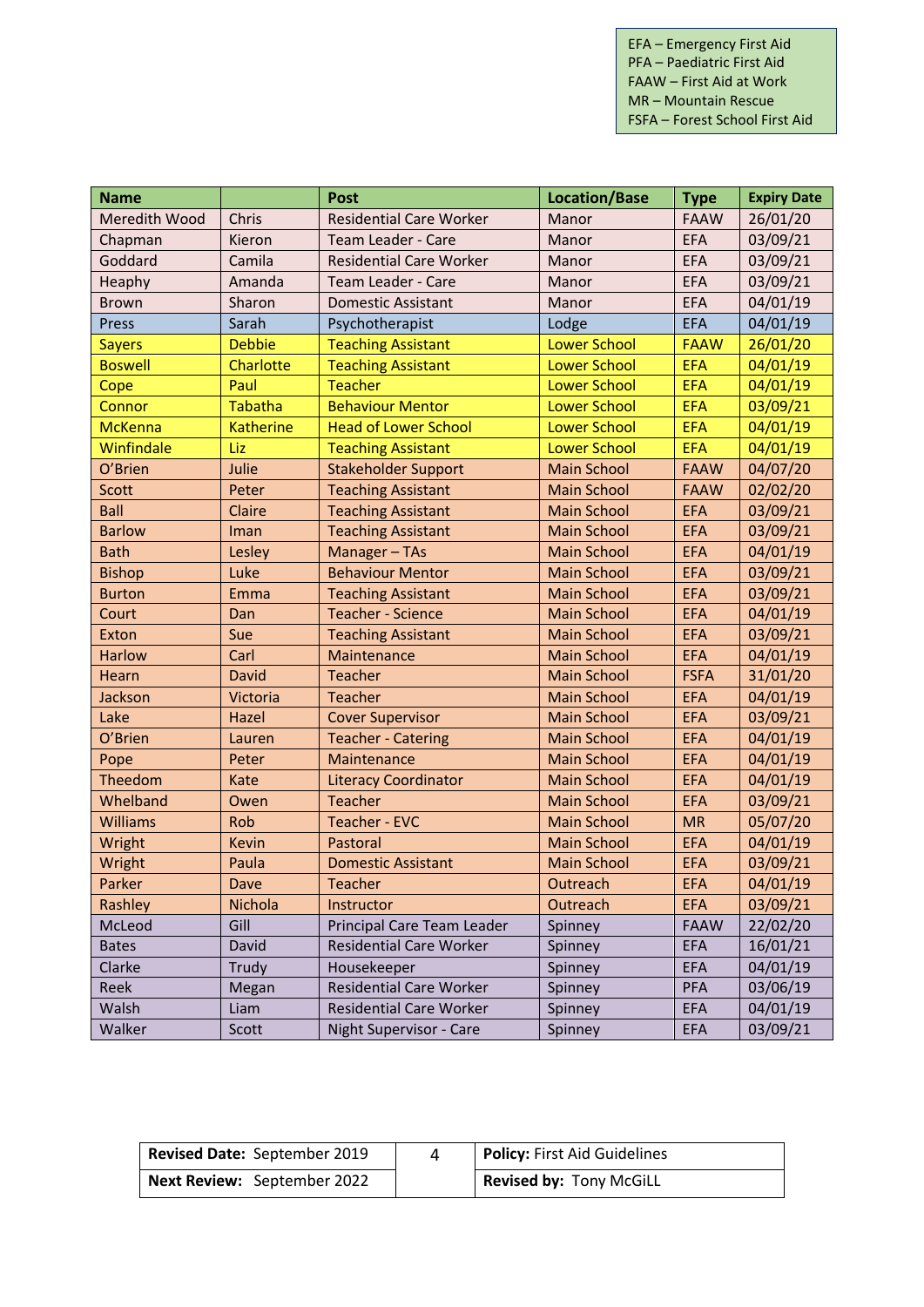#### **At school the main duties of a First Aider are to:**

- Give immediate help to casualties with common injuries or illnesses and those arising from specific hazards at school;
- When necessary, ensure that parents, care staff or in some circumstances, an ambulance, or other professional medical help is called.
- All staff should take precautions to avoid cross infection and must follow basic hygiene procedures. Staff will have access to single-use disposable gloves and hand washing facilities, and should take care when dealing with blood or other body fluids and disposing of dressings or equipment.
- First-Aiders will ensure that all first-aid treatments are recorded in the legally prescribed accident book and treatment records.
- The Headteacher and Estate Manager will ensure that audits are carried out periodically to ensure the effectiveness of first-aid arrangements.
- First Aid box locations -

| <b>Main school</b> | Pastoral                                     |
|--------------------|----------------------------------------------|
|                    | Office                                       |
|                    | Surgery                                      |
|                    | Main kitchen                                 |
|                    | <b>Teaching Kitchen</b>                      |
|                    | Maintenance Workshop                         |
|                    | Science                                      |
|                    |                                              |
| <b>Spinney</b>     | Staff office/sleepin room                    |
| Lodge              | Kitchen                                      |
| Lower school       | White Gables House, upstairs staff<br>office |
| Manor              | Staff office                                 |
|                    |                                              |

**Accident books** are located in the main school office, Lower School, Spinney and Manor. All completed accident forms need to be handed to the Estate Manager. If a pupil has had an accident their parents, form tutor and house group will need to be informed.

#### **How accidents are recorded and parents informed**

- All accidents are recorded on an accident sheet, and then recorded into SHE (Acorn Health and Safety system). All paper copies are stored in the main school office.
- Accident books are located in main school office, Lower School, and house groups. Completed sheets are given to the Estate Manager to record and file.

| Revised Date: September 2019       | <b>Policy: First Aid Guidelines</b> |
|------------------------------------|-------------------------------------|
| <b>Next Review:</b> September 2022 | <b>Revised by: Tony McGiLL</b>      |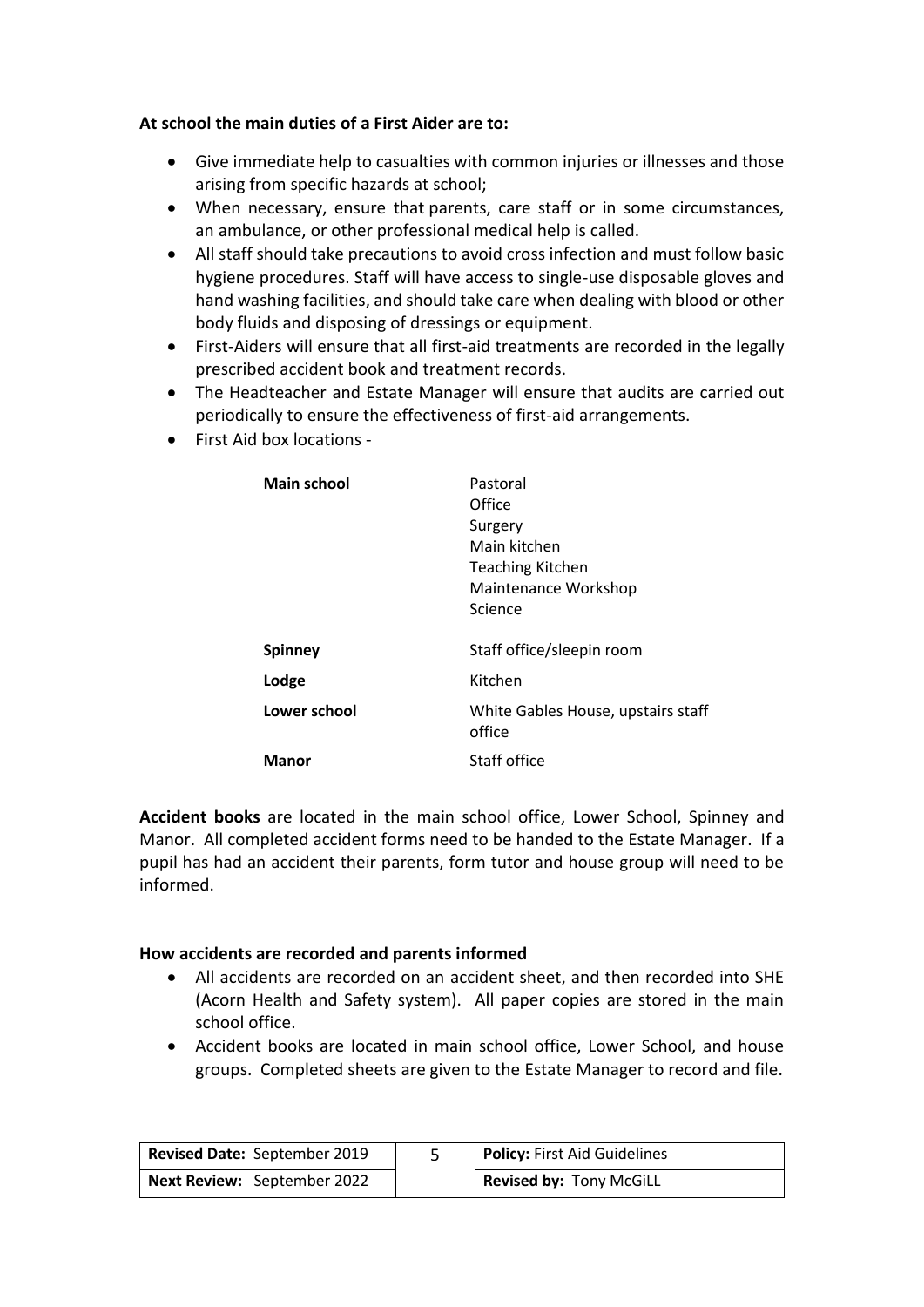- Accident records kept for at least 25yrs after date of birth of pupil. For staff accident records are kept for 7yrs.
- If first aid is given this is recorded on pupil treatment sheets and parents are phoned to inform them.

#### **RIDDOR – Reporting of Injuries, Diseases, Dangerous Occurrences Regulations**

Full guidelines on reportable accidents/incidents are located in the main school office. Only specified injuries are reported or if an employee has been off work for more than 7 consecutive days due to injury at work or if a pupil or visitor is taken directly from site to hospital. Any fatal or major injuries should be reported ASAP to HSE (telephone **0845 300 9923**).

Any other reportable accidents should be reported within 10 days, RIDDOR reports can be filled out and sent to the HSE via the SHE software. All copies of RIDDORs are kept in the main school office. All RIDDOR reports are discussed with SLT, Acorn Care and Education and the H&S Committee. All RIDDOR reports are kept for 7yrs.

#### **Accident investigation**

All major accidents and RIDDOR reportable accidents are fully investigated. The investigation should involve finding out how the accident occurred and actions to be taken to prevent further accidents. This should involve SLT and Acorn Care and Education.

Accident data is collated and discussed at H&S Committee meetings for trends and any action that needs to be taken.

#### **Arrangements for pupils with specific conditions – asthma, epilepsy, diabetes**

If a pupil requires any specific medical or intimate care procedures this will be clearly indicated on his Health Plan or Health, Care and Placement plan for residential pupils and the protocol to be followed will be made clear in this document. Such procedure will only be used with written authorisation from the parent, prescribing doctor or responsible qualified medical professional in relation to the individual pupil concerned.

The medical needs of pupils are assessed at admission and an Individual Risk Assessment is produced. The pupil risk assessments are communicated to staff to be aware of individual needs. Specific needs are also recorded on the central medical trip list which is taken on offsite trips (this will give warnings on medication needs, allergies, asthma etc.) staff will check this list before leaving site in case medication needs to travel with the pupil.

| <b>Revised Date: September 2019</b> | Policy: First Aid Guidelines   |
|-------------------------------------|--------------------------------|
| <b>Next Review: September 2022</b>  | <b>Revised by: Tony McGiLL</b> |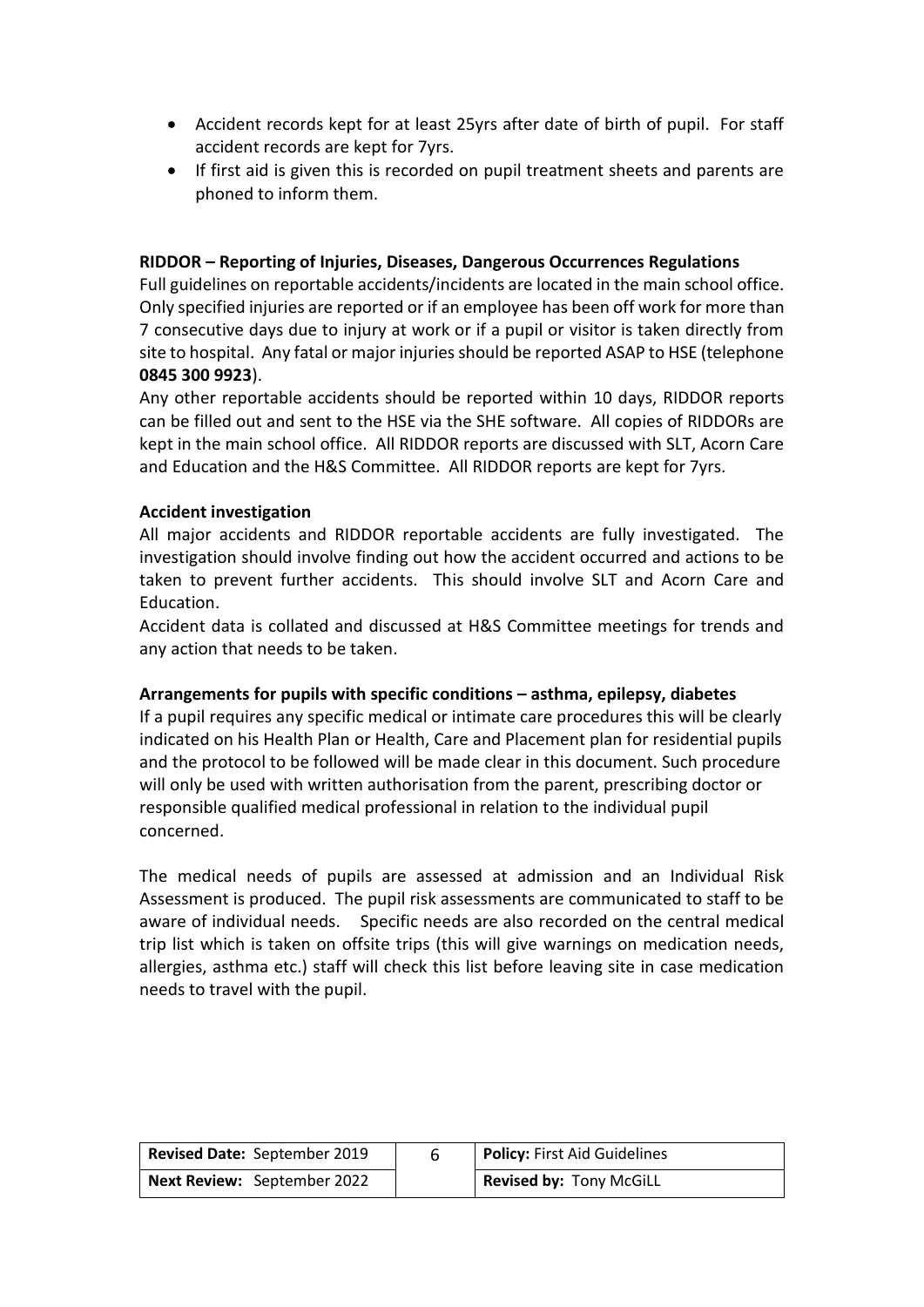## **Seizures**

Pupils that are at high risk of seizures have an alert on their risk assessment, this is communicated to all staff. The following guidelines are particularly relevant for convulsive seizures.

## **Seizures - What to do**

- 1. **Stay calm**.
- 2. **Look around** is the person in a dangerous place? If not, don't move them. Move objects like furniture away from them.
- 3. **Note the time** the seizure starts.
- 4. **Stay with them**. If they don't collapse but seem blank or confused, gently guide them away from any danger. Speak quietly and calmly.
- 5. **Cushion their head** with something soft if they have collapsed to the ground.
- 6. **Don't hold them down**.
- 7. **Don't put anything in their mouth**.
- 8. **Check the time again**. If a convulsive (shaking) seizure doesn't stop after 5 minutes, call for an ambulance (dial 999).
- 9. **After the seizure has stopped**, put them into the recovery position and check that their breathing is returning to normal. Gently check their mouth to see that nothing is blocking their airway such as food or false teeth. If their breathing sounds difficult after the seizure has stopped, call for an ambulance.
- 10. **Stay with them until they are fully recovered**.

Call an ambulance if –

- it is the person's first seizure
- they have injured themselves badly
- they have trouble breathing after the seizure has stopped
- one seizure immediately follows another with no recovery in between
- the seizure lasts two minutes longer than is usual for them
- the seizure lasts for more than five minutes and you do not know how long their seizures usually last.

If possible another member of staff to move other pupils away from area and supervise. Call another member of staff for assistance.

| <b>Revised Date: September 2019</b> | Policy: First Aid Guidelines |
|-------------------------------------|------------------------------|
| <b>Next Review:</b> September 2022  | Revised by: Tony McGiLL      |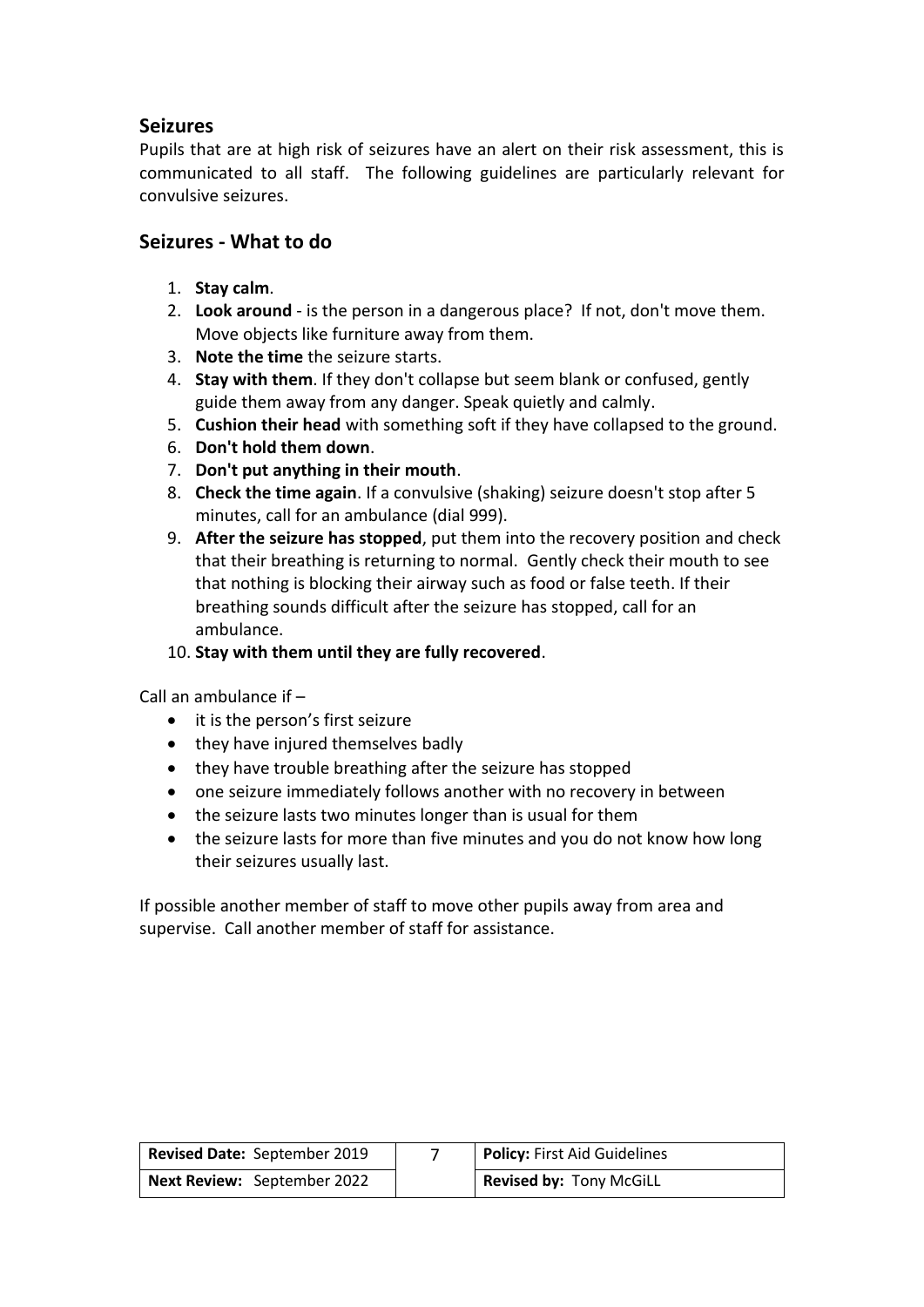# **Guidance on when to call an ambulance**

#### **Always call 999 if someone is seriously ill or injured, and their life is at risk.**

Examples of medical emergencies include (but are not limited to):

- $\bullet$  chest pain
- difficulty in breathing
- unconsciousness
- severe loss of blood
- severe burns or scalds
- $\bullet$  choking
- fitting or concussion
- drowning
- severe allergic reactions

| Revised Date: September 2019       | Policy: First Aid Guidelines   |
|------------------------------------|--------------------------------|
| <b>Next Review:</b> September 2022 | <b>Revised by: Tony McGiLL</b> |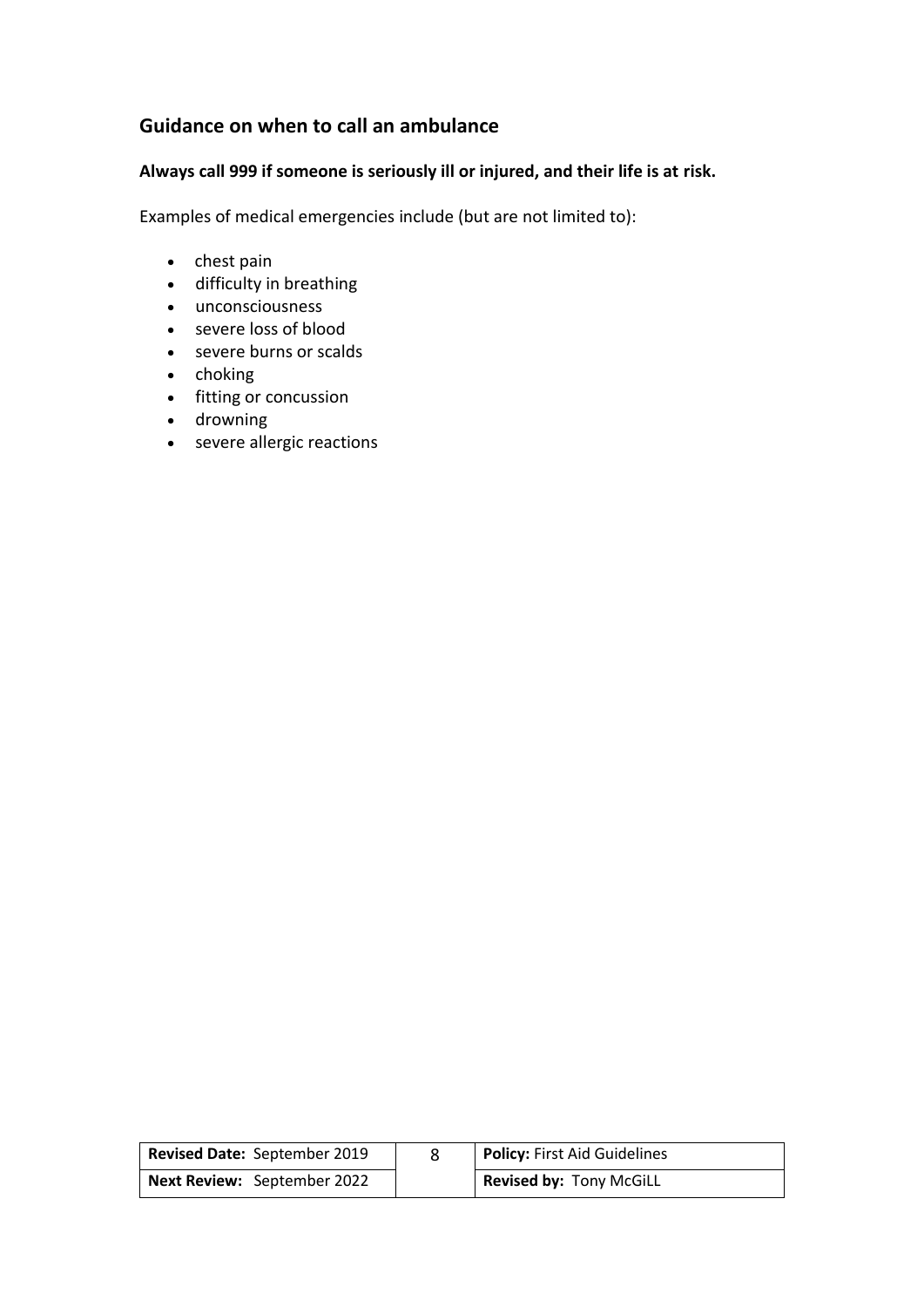## **Head Injuries**

All head injuries are potentially serious and require proper assessment because they can result in impaired consciousness. Injuries may be associated with damage to the brain tissue or to the blood vessels inside the skull, or with a skull fracture.

Minor head injury and knocks to the head are common, particularly in children. Following the injury, if the person is awake (conscious), and there is no deep cut or severe head damage, it is unusual for there to be any damage to the brain. However, sometimes a knock to the head can cause damage to the brain or to a blood vessel next to the brain.

# **If a severe head injury isn't correctly treated, it can cause serious brain damage**

## **The signs of a severe head injury can include:**

- Unconsciousness, either briefly or for a longer period of time
- Difficultly staying awake or still being sleepy several hours after the injury
- Clear fluid leaking from the nose or ears
- Bleeding from one or both ears
- Bruising behind one or both ears
- Any sign of skull damage or penetrating head injury
- Difficultly understanding what people say
- Reading or writing problems
- Balance problems or difficulty walking
- Loss of power or sensation in part of the body, such as weakness or loss of feeling in an arm or leg
- General weakness
- Vision problems, such as blurred or double vision
- Having a seizure or fit
- Memory loss, such as not being able to remember what happened before or after the injury
- A persistent headache
- Vomiting since the injury
- **•** Irritability or unusual behavior
- Difficulty breathing

**If any of these symptoms are present, particularly loss of consciousness (even for just a short time), go immediately to A&E (NOT Oakham minor injuries) or call 999 for an ambulance.**

**If the person is not breathing immediately call 999 for an ambulance.**

| Revised Date: September 2019       | Policy: First Aid Guidelines   |
|------------------------------------|--------------------------------|
| <b>Next Review:</b> September 2022 | <b>Revised by: Tony McGiLL</b> |